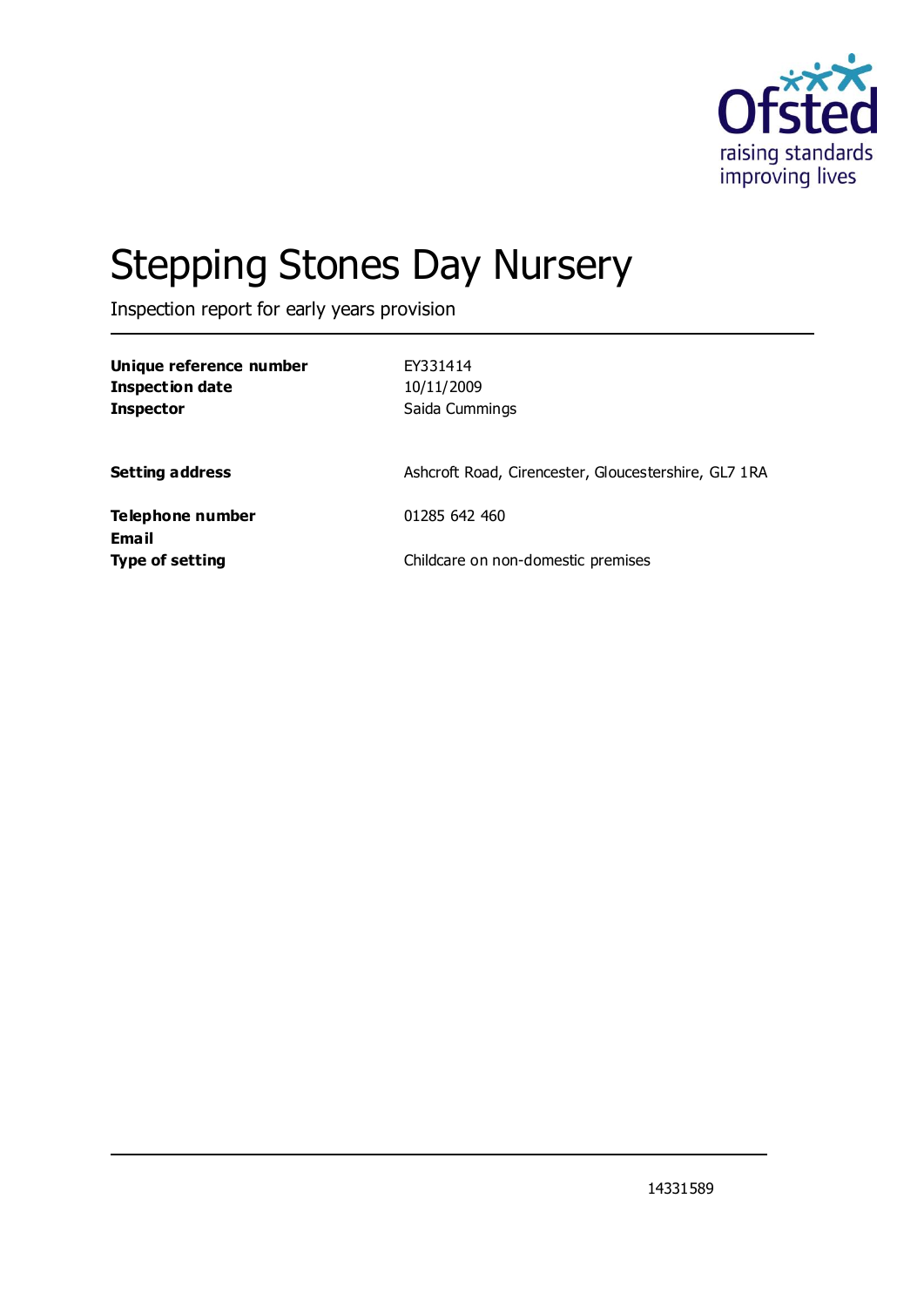The Office for Standards in Education, Children's Services and Skills (Ofsted) regulates and inspects to achieve excellence in the care of children and young people, and in education and skills for learners of all ages. It regulates and inspects childcare and children's social care, and inspects the Children and Family Court Advisory Support Service (Cafcass), schools, colleges, initial teacher training, work-based learning and skills training, adult and community learning, and education and training in prisons and other secure establishments. It rates council children's services, and inspects services for looked after children, safeguarding and child protection.

If you would like a copy of this document in a different format, such as large print or Braille, please telephone 08456 404040, or email enquiries@ofsted.gov.uk.

You may copy all or parts of this document for non-commercial educational purposes, as long as you give details of the source and date of publication and do not alter the information in any way.

Royal Exchange Buildings St Ann's Square Manchester M2 7LA

T: 08456 404040 Textphone: 0161 618 8524 E: enquiries@ofsted.gov.uk W: [www.ofsted.gov.uk](http://www.ofsted.gov.uk/)

© Crown copyright 2009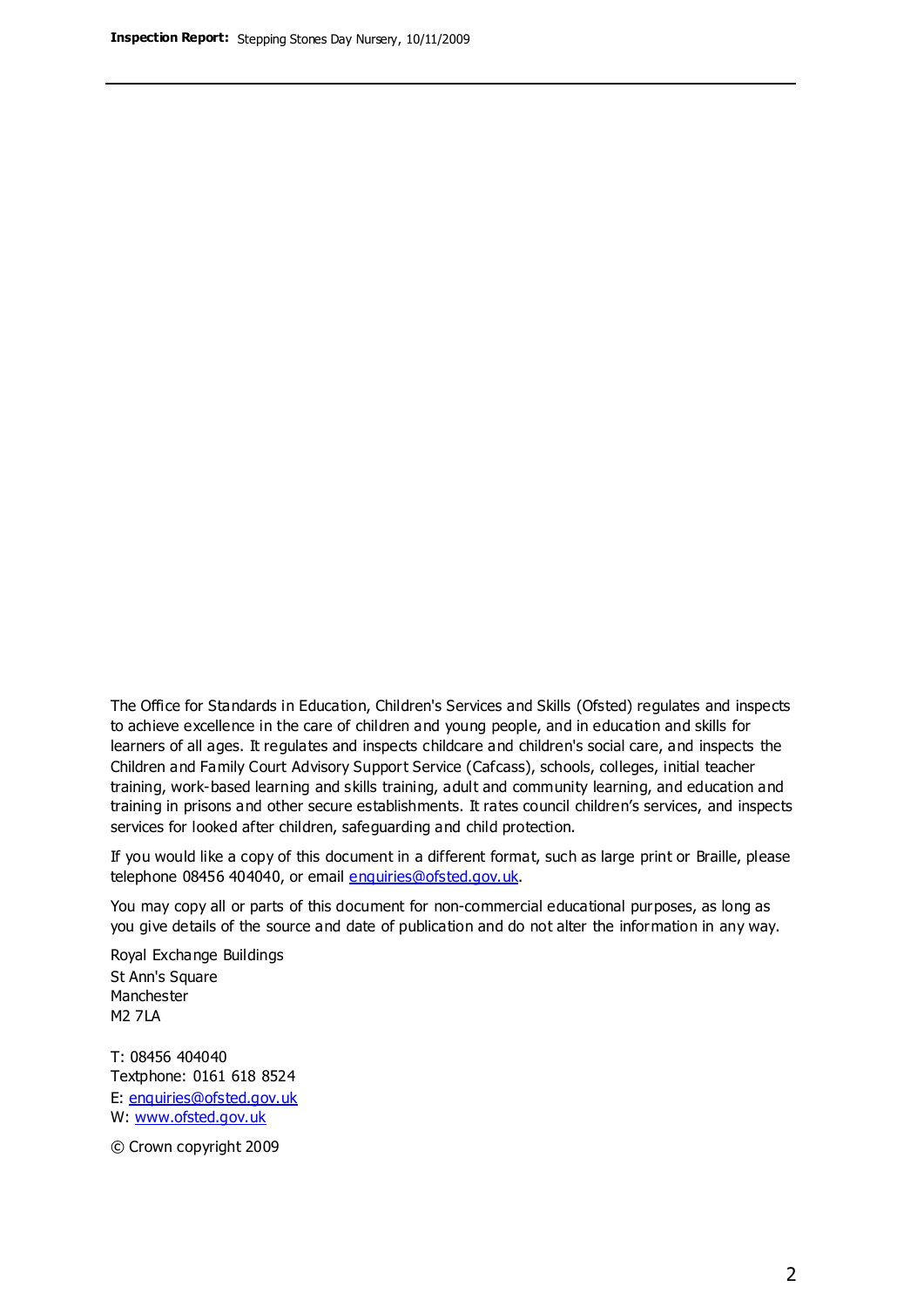### **Introduction**

This inspection was carried out by Ofsted under Sections 49 and 50 of the Childcare Act 2006 on the quality and standards of the registered early years provision. 'Early years provision' refers to provision regulated by Ofsted for children from birth to 31 August following their fifth birthday (the early years age group). The registered person must ensure that this provision complies with the statutory framework for children's learning, development and welfare, known as the *Early* Years Foundation Stage.

The provider must provide a copy of this report to all parents with children at the setting where reasonably practicable. The provider must provide a copy of the report to any other person who asks for one, but may charge a fee for this service (The Childcare (Inspection) Regulations 2008 regulations 9 and 10).

The setting also makes provision for children older than the early years age group which is registered on the voluntary and/or compulsory part(s) of the Childcare Register. This report does not include an evaluation of that provision, but a comment about compliance with the requirements of the Childcare Register is included in Annex B.

Please see our website for more information about each childcare provider. We publish inspection reports, conditions of registration and details of complaints we receive where we or the provider take action to meet the requirements of registration.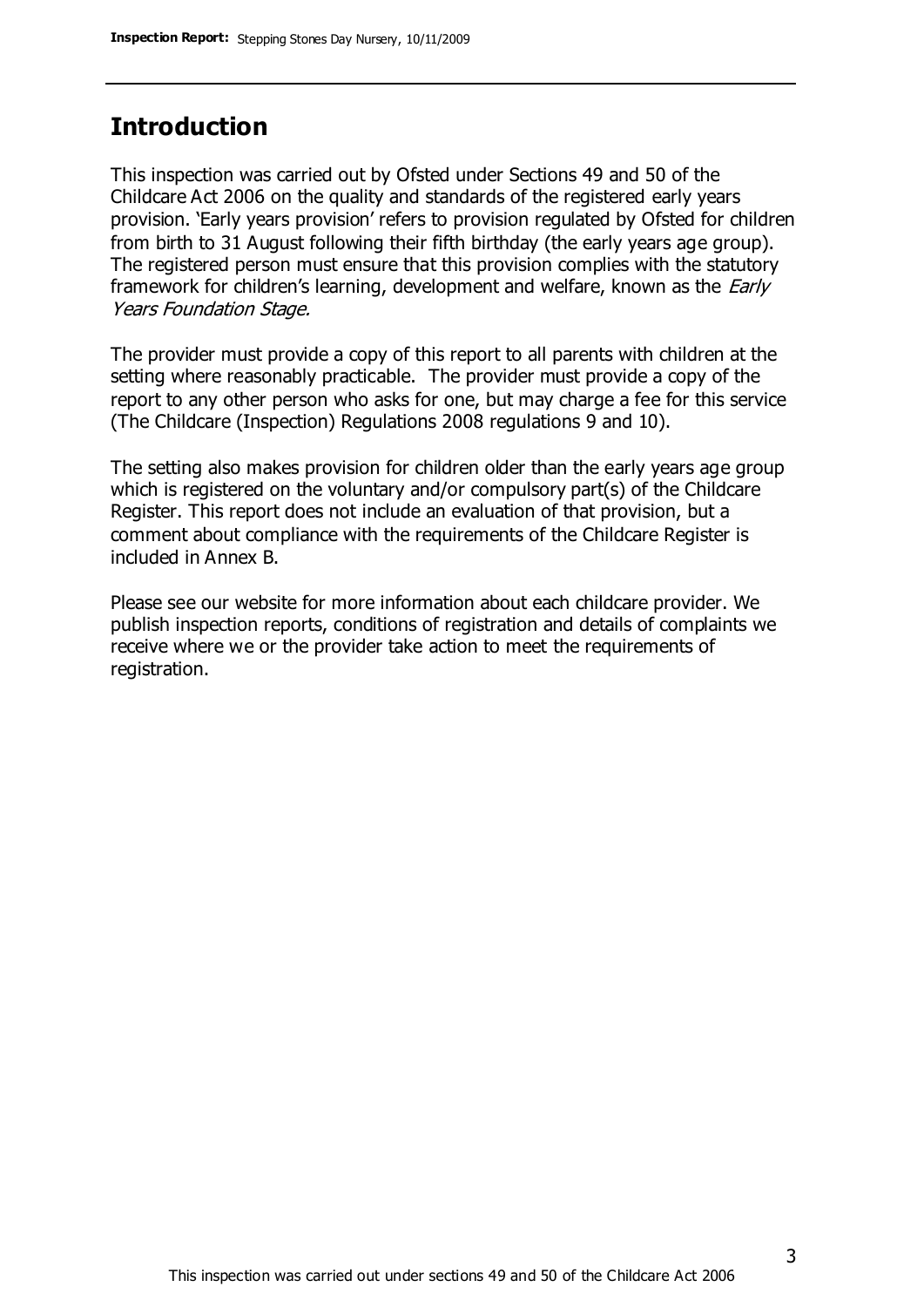### **Description of the setting**

Stepping Stones Day Nursery is managed by Bright Horizons Family Solutions Limited. The nursery was first registered in 1995 and became part of the Bright Horizons Family Solutions Limited group of nurseries in 2006. The setting operates from detached premises in the centre of Cirencester, Gloucestershire. Children are cared for in several rooms and they have access to an enclosed outdoor play area. The setting serves children from local and surrounding areas. A maximum of 78 children may attend at any one time. Children from birth to under eight years of age attend the setting.

There are currently 44 children attending who are within the Early Years Foundation Stage. The setting is in receipt of funding for the provision of free early education to children aged three and four. This provision is registered by Ofsted on the Early Years Register and on the compulsory part of the Childcare Register. The setting offers support to children with special educational needs and/or disabilities, and children who speak English as an additional language.

The nursery is open each weekday from 7:30am to 6:00pm all year round. Children attend for a variety of sessions. The setting employs 14 staff who work with the children. Of these, 11 hold appropriate early years qualifications. The manager and one of the members of staff are qualified teachers. The setting receives support from the local authority.

### **The overall effectiveness of the early years provision**

Overall the quality of the provision is good.

Children's welfare, learning and development are well-promoted as staff take time to plan specific activities which link in to individual children's interests and abilities. This promotes inclusive practice as all children are able to participate at their own level. The manager and staff work closely together and with parents and carers so they clearly know the individual needs of each child. Although there is an effective partnership with parents and carers, liaison systems with other providers are not yet fully established. Children's right to choose and make decisions are wellsupported for most of the time. The self-evaluation systems are not yet fully developed to ensure the setting is able to make continuous improvements in all areas.

#### **What steps need to be taken to improve provision further?**

To further improve the early years provision the registered person should:

- improve the organisation of the setting to include effective procedures to evaluate the provision and identify areas for development to ensure continuous improvements are made
- improve opportunities for children to be active in a range of ways, particularly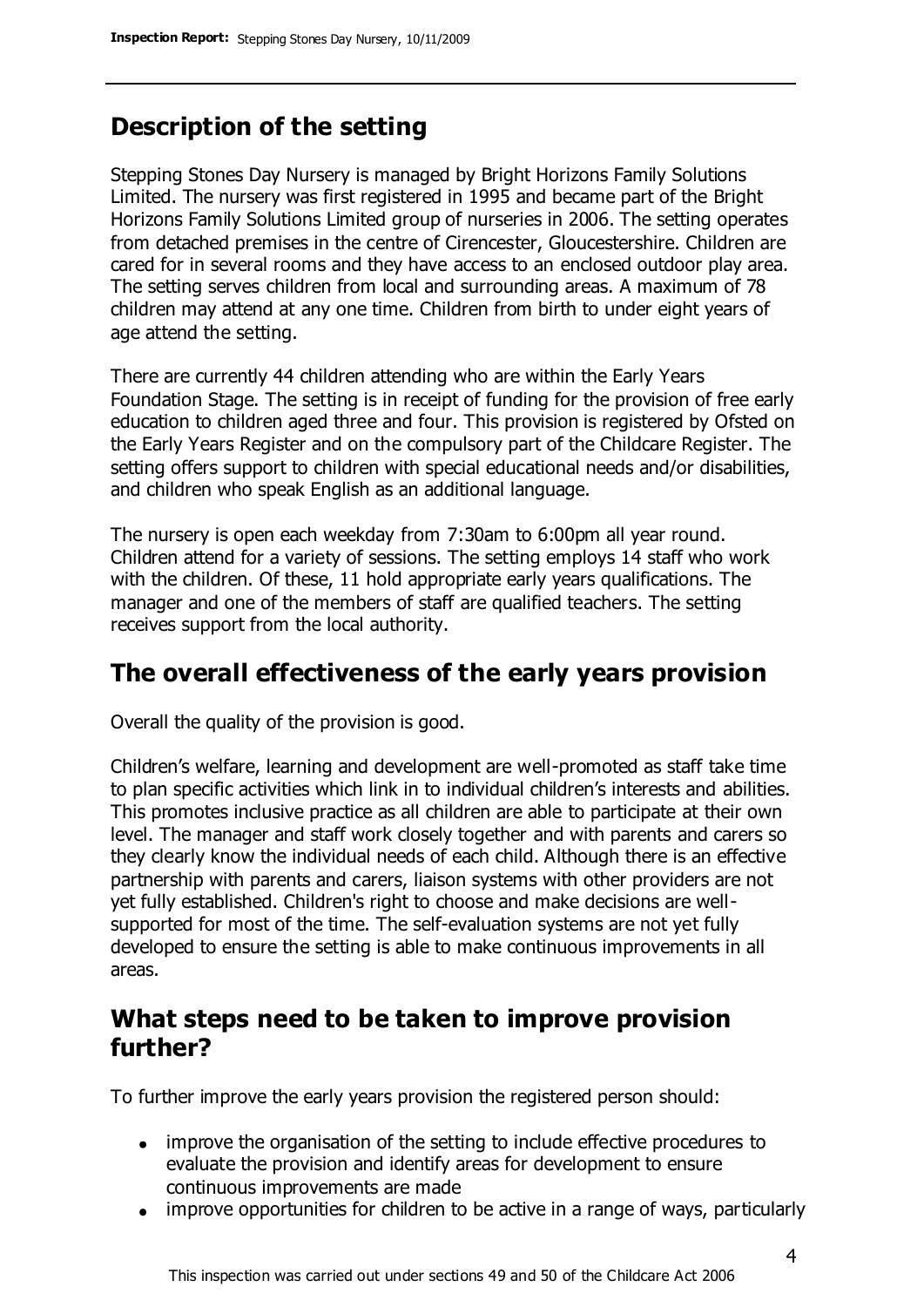regarding regular access to outdoor play provision

develop systems to ensure a more regular two-way flow of information with other settings attended by children in the early years age range.

### **The effectiveness of leadership and management of the early years provision**

Children are safeguarded by a team of staff who have a good understanding of the issues surrounding child protection and recognise that this is their first priority. Robust systems for the recruitment, vetting and induction of staff ensure that children are cared for by suitable and knowledgeable adults. Children's welfare is promoted as the staff ensure that the setting remains safe, suitable and child friendly. Thorough risk assessments are carried out regularly and a daily safety check ensures any potential hazards to children are minimised. This includes times when children are taken on outings ensuring all aspects of the event are carefully considered. New management and improved evaluation of the nursery's practice have helped enthuse staff, develop more positive attitudes to change and led to new ways of working. For example, future improvements have been planned and more effective team working has been developed. However these recent changes, new plans and evaluation systems are not yet sufficiently developed to ensure continuous improvements are made in all areas.

Children benefit greatly from the ongoing liaison staff maintain with their parents and carers, which effectively contributes to the continuity of their care and supports their learning. For example, parents and carers are kept well-informed about their child's activities and events within the nursery through daily discussions, regular newsletters, notices and information leaflets. The manager and staff have devised effective systems to enable parents and carers to share their views and ensure they are consistently included in their children's learning. In the wider context, some successful partnerships have been made with other professionals, such as to support children with additional needs. However, partnerships have yet to be established with other providers of the Early Years Foundation Stage in order to share the ongoing progress and development of individual children who also attend other settings.

Comprehensive systems underpin the smooth operation of the nursery and, as a result, children's welfare, learning and development are well catered for. The effective policies and procedures work in practice to safeguard children and promote their health and well-being. The managers and staff are enthusiastic, dedicated and work well together as a strong and supportive team. Children are encouraged to play a full part in the life of the setting because staff fully understand, respect and value their unique needs. Staff work closely with children to promote tolerance and acceptance and this creates a strong sense of caring within each age group. Staff deployment is well-organised to ensure children are fully supervised without inhibiting their ideas and imagination. Children easily access the broad range of good quality interesting and stimulating resources which enables them to instigate their own play. For example, they choose various items from the clearly labelled storage boxes to help them construct and develop their problem solving skills.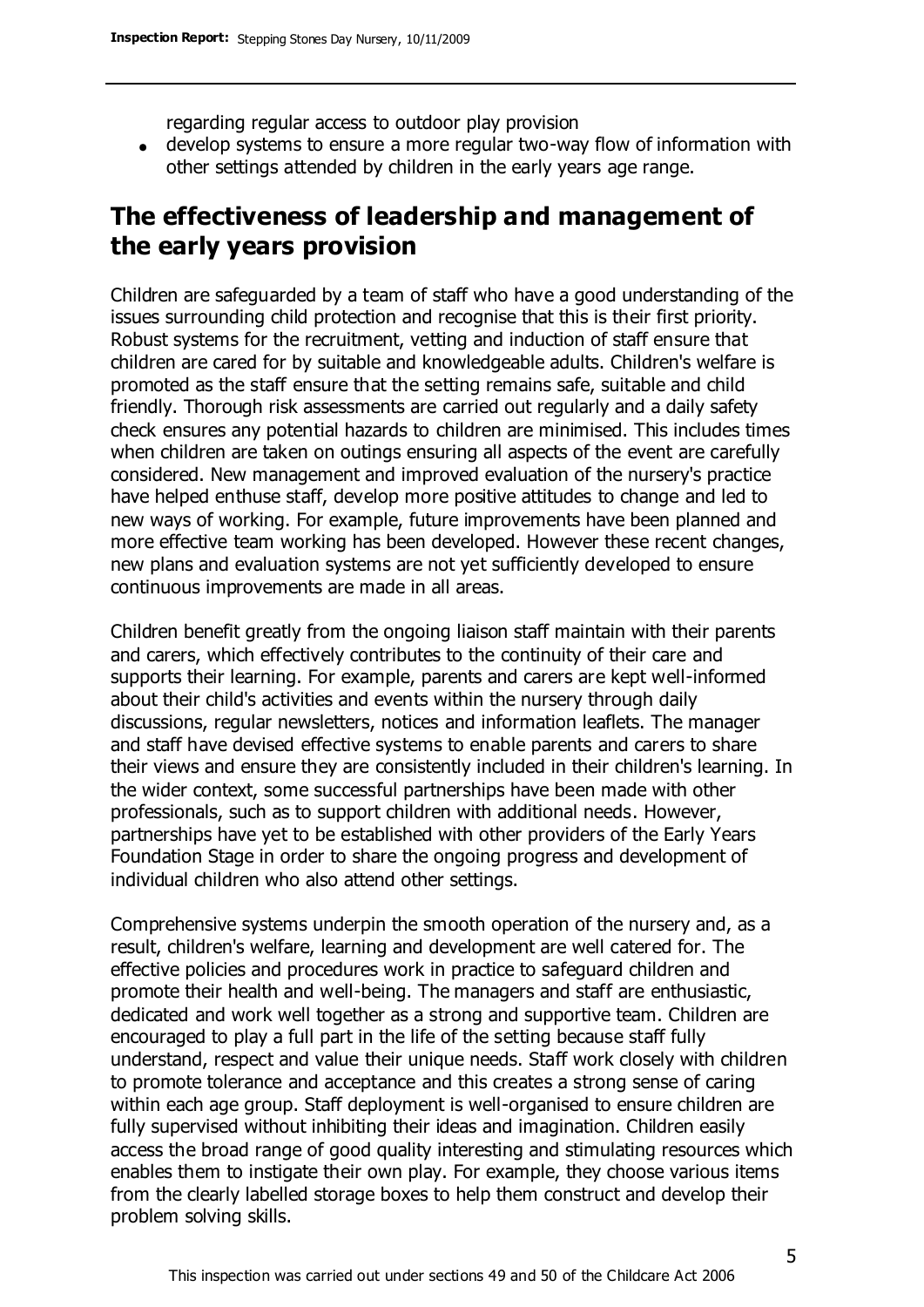### **The quality and standards of the early years provision and outcomes for children**

Children flourish due to good quality care and the strong attachments they make with their key persons. There are effective systems for observing children and assessing their progress. The key persons know their key children very-well and use this knowledge to support individual children to develop their skills and early education by providing a well-balanced adult-led and child-initiated programme of activities. The systems for planning age-appropriate activities ensure these are unique to each child's stage of development. Staff regularly evaluate individual children's progress and successfully use this information to plan further activities and opportunities which ensure each child is able to move on to the next stage in their development. Learning journeys are maintained for each child, which clearly demonstrate the progress made and are effectively shared and added to by parents and carers. As a result, children are animated, interested and making very good progress in all areas of learning.

Children are active and independent learners as they have great fun exploring the wide variety of play materials and activities available for them. For example, babies enjoy exploring different textures through the use of natural play resources. Children develop a strong sense of belonging within the setting, enjoy the attention of caring staff and engage in both self-selected and planned activities individually and also with their peers. Their independence is developed as they are encouraged to carry out basic tasks for themselves. For example, at lunch-time children serve themselves from the food platters, pour out their own drinks and learn how to use cutlery from a very early age. Positive behaviour strategies, such as praise and encouragement, are implemented effectively, creating a calm and productive environment in which all children thrive. Children participate in activities and events throughout the year which help them to gain an appreciation of the wider world. For example, they join in with fun activities linked to cultural festivals and events, such as Diwali, Chinese New Year and Christmas.

Children have many opportunities to explore and investigate, and to extend their imagination and problem solving skills. For example, children of all ages enjoy completing puzzles, constructing with various materials and joining in with sand and water play. Staff use effective questioning techniques to support and develop children's learning, such as supporting them to start to understand the concept of volume when playing with the water. Children pour water from one receptacle to another and staff encourage them to guess which pot or jug they need for the amount of water they wish to pour. Children of all ages relish joining in with craft and sensory activities, such as printing with paint and creating colourful collages. Children's language and literacy skills are developed through fun and relaxed activities, such as joining in with story time and singing familiar nursery rhymes. Innovative strategies are used by staff to help children link their love of story telling with their creativity. Children choose a section of one of their favourite books to create the 'Story board'. They collectively recreate some of their favourite characters using craft materials which are displayed on the board for them to refer to and talk about. As a result, children are building up their vocabulary and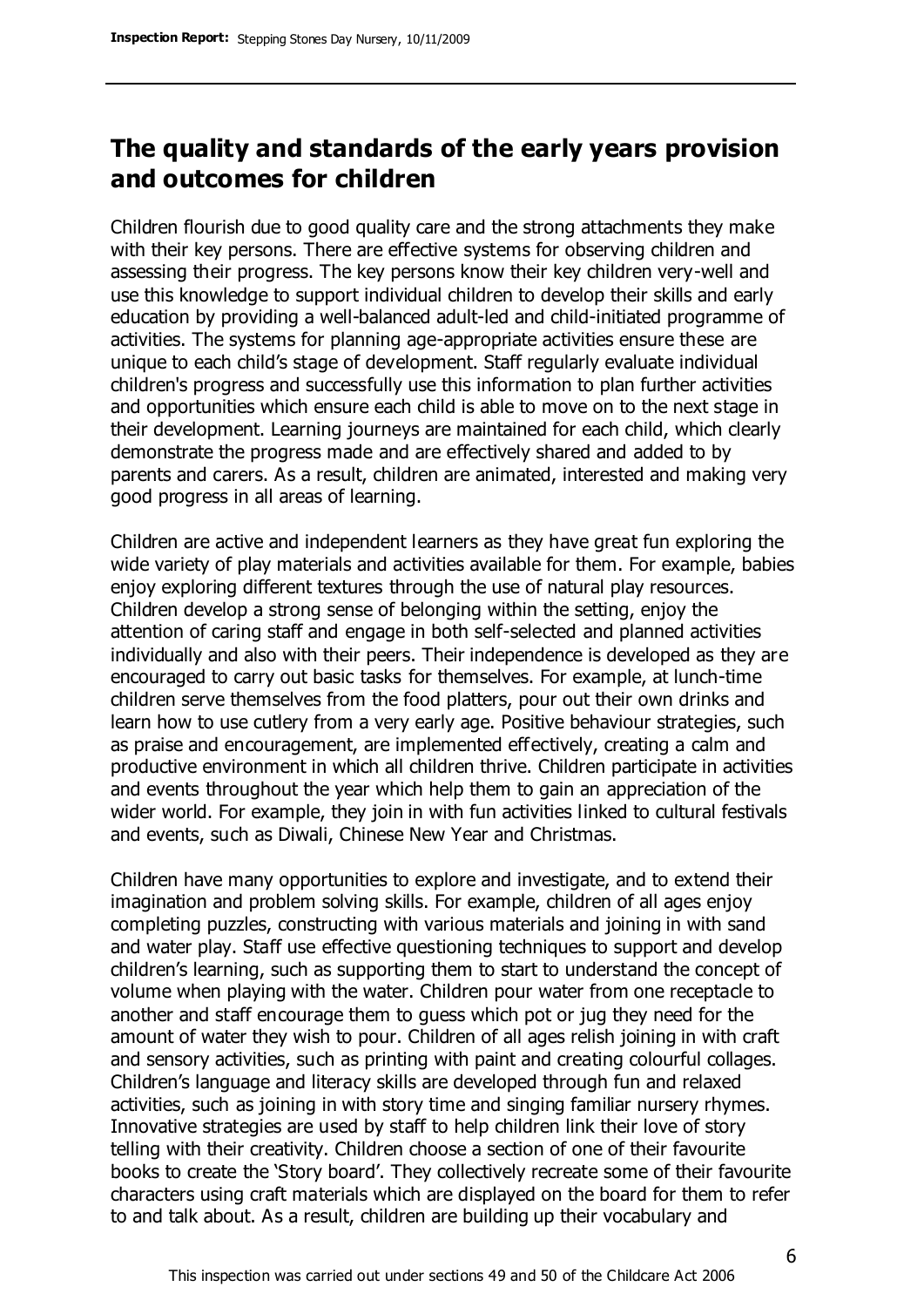communication skills through interesting and exciting activities. Children are confident and are encouraged to join in with discussions throughout the nursery. They enjoy sitting with their friends and chatting during their everyday routines, such as at mealtimes and when engaging in tabletop activities.

Children's good health and well-being are promoted as all children have opportunities for physical indoor and outdoor activities. They enjoy using the variety of outdoor equipment to develop their physical skills; for instance, they learn to run, jump and manoeuvre the wheeled toys around the obstacle course. However, the current systems of how sessions are organised does not ensure children are given every opportunity to make full use of the outdoor play facilities. This does not always enable them to freely choose to play out in the fresh air. Children receive healthy and nutritious meals and snacks which are planned to ensure their likes and dislikes are taken into consideration. All the food is freshlyprepared and all staff, including the cook, are made fully aware of individual children's specific dietary needs to ensure these are fully catered for. Effective strategies are used by the staff to promote children's understanding of healthy eating through various activities and projects. For example, children plant and look after vegetables and herbs which are picked and used as part of the ingredients in their meals and snacks. As a result, children are developing an awareness of leading a healthy lifestyle, and their knowledge and understanding of where some of their food comes from through interesting and exciting activities.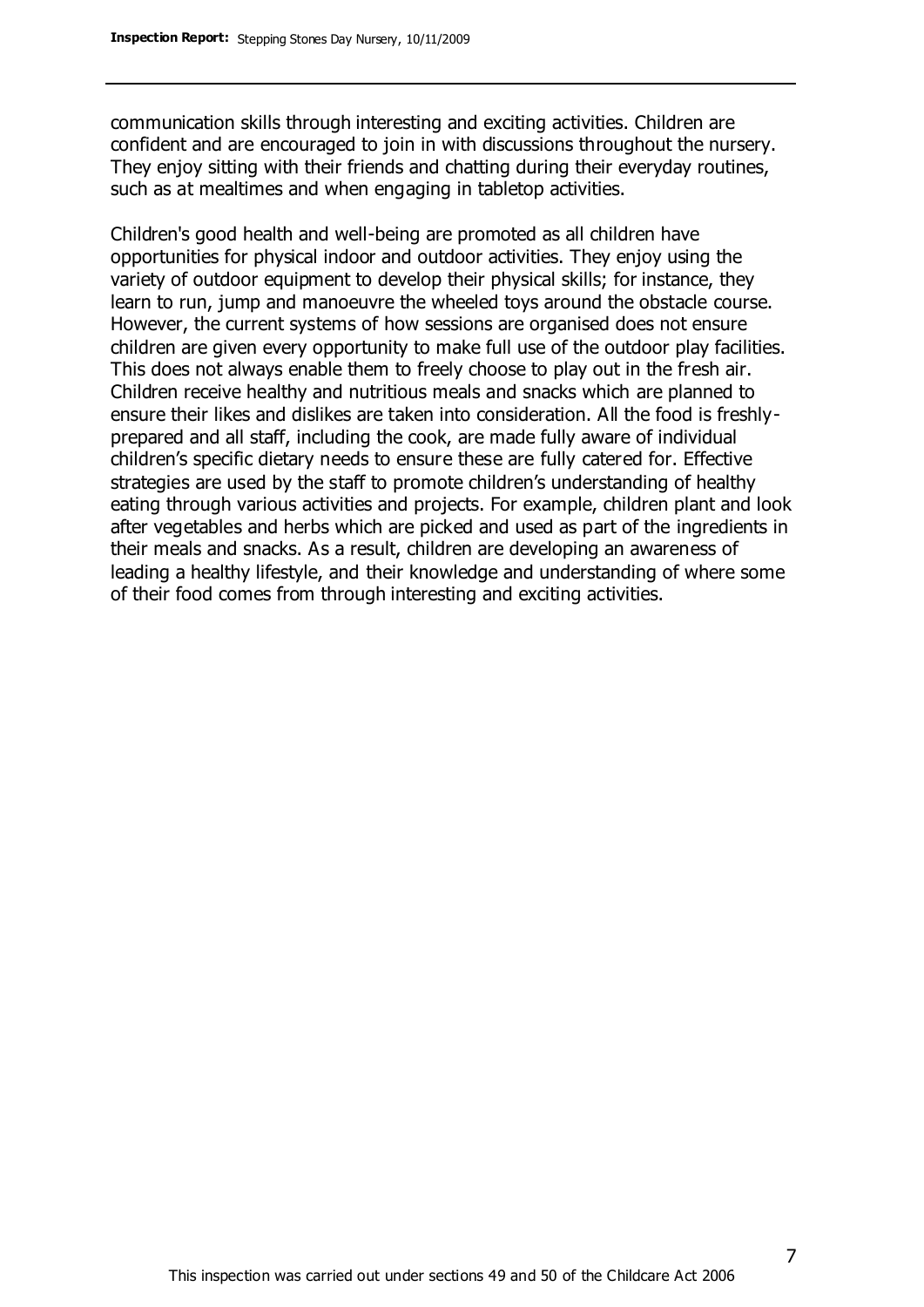## **Annex A: record of inspection judgements**

#### **The key inspection judgements and what they mean**

Grade 1 is Outstanding: this aspect of the provision is of exceptionally high quality Grade 2 is Good: this aspect of the provision is strong Grade 3 is Satisfactory: this aspect of the provision is sound Grade 4 is Inadequate: this aspect of the provision is not good enough

#### **The overall effectiveness of the early years provision**

| How well does the setting meet the needs of the<br>children in the Early Years Foundation Stage? |  |
|--------------------------------------------------------------------------------------------------|--|
| The capacity of the provision to maintain continuous                                             |  |
| improvement                                                                                      |  |

#### **The effectiveness of leadership and management of the early years provision**

| How effectively is the Early Years Foundation Stage led           |   |
|-------------------------------------------------------------------|---|
| and managed?                                                      |   |
| The effectiveness of leadership and management in embedding       |   |
| ambition and driving improvement                                  |   |
| The effectiveness with which the setting deploys resources        |   |
| The effectiveness with which the setting promotes equality and    |   |
| diversity                                                         |   |
| The effectiveness of safeguarding                                 | 2 |
| The effectiveness of the setting's self-evaluation, including the | 2 |
| steps taken to promote improvement                                |   |
| The effectiveness of partnerships                                 |   |
| The effectiveness of the setting's engagement with parents and    |   |
| carers                                                            |   |

#### **The quality of the provision in the Early Years Foundation Stage**

The quality of the provision in the Early Years Foundation Stage  $\vert$  2

#### **Outcomes for children in the Early Years Foundation Stage**

| <b>Outcomes for children in the Early Years Foundation</b>    |  |
|---------------------------------------------------------------|--|
| <b>Stage</b>                                                  |  |
| The extent to which children achieve and enjoy their learning |  |
| The extent to which children feel safe                        |  |
| The extent to which children adopt healthy lifestyles         |  |
| The extent to which children make a positive contribution     |  |
| The extent to which children develop skills for the future    |  |

Any complaints about the inspection or report should be made following the procedures set out in the guidance available from Ofsted's website: www.ofsted.gov.uk